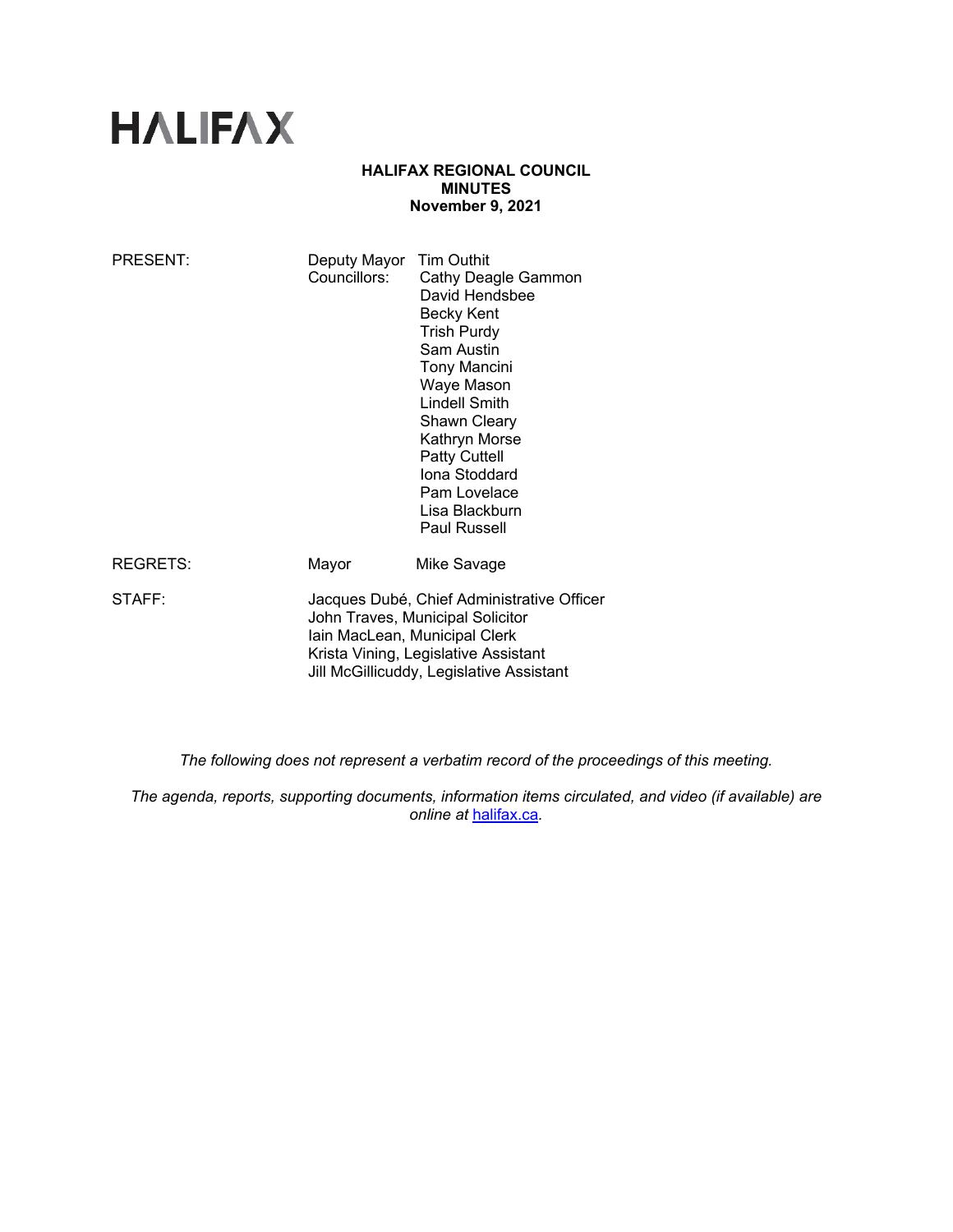*The meeting was called to order at 10:00 a.m., and moved into an In Camera (In Private) session at 10:22 a.m. and reconvened at 2:39 p.m. Council recessed at 5:15 p.m. and reconvened at 6:00 p.m. Council adjourned at 7:09 p.m.*

# **1. CALL TO ORDER**

Deputy Mayor Outhit called the meeting to order at 10:00 a.m. and acknowledged that the meeting took place in the traditional and ancestral territory of the Mi'kmaq people, and that we are all treaty people.

# **2. SPECIAL COMMUNITY ANNOUNCEMENTS & ACKNOWLEDGEMENTS**

Councillors noted special community announcements and acknowledgements.

# **3. APPROVAL OF MINUTES – October 19 and 26, 2021**

MOVED by Councillor Cleary, seconded by Councillor Russell

#### **THAT the minutes of October 19 and 26 be approved as circulated.**

#### **MOTION PUT AND PASSED UNANIMOUSLY.**

Not present: Mayor Savage

#### **4. APPROVAL OF THE ORDER OF BUSINESS AND APPROVAL OF ADDITIONS AND DELETIONS**

Additions:

• Item 17.5 INTERGOVERNMENTAL RELATIONS – Private and Confidential Report

## Deletions: None

As provided for in Section 12 (5) of Administrative Order One, Councillor Purdy requested that Private and Confidential Information Item 1 - Private and Confidential In Camera (In Private) Information Report re: Personnel Matter be brought forward to November 23, 2021 meeting of Regional Council.

As provided for in Section 37 (1) of Administrative Order One, Council requested that In Camera (In Private) be considered prior to item 5 Consent Agenda.

MOVED by Councillor Mason, seconded by Councillor Blackburn

#### **THAT Halifax Regional Council waive section 24 of Administrative Order One,** *Respecting the Procedures of Council* **to allow for the circulation of late reports:**

# **Item 15.1.9 Emergency Accommodations Funding Request.**

### **MOTION PUT AND PASSED UNANIMOUSLY.**

Not present: Mayor Savage

As provided for in Section 37 (1) of Administrative Order One, Council requested that item 15.1.9 be considered prior to item 15.1.1.

MOVED by Councillor Mason, seconded by Councillor Mancini

#### **THAT the agenda be approved as amended.**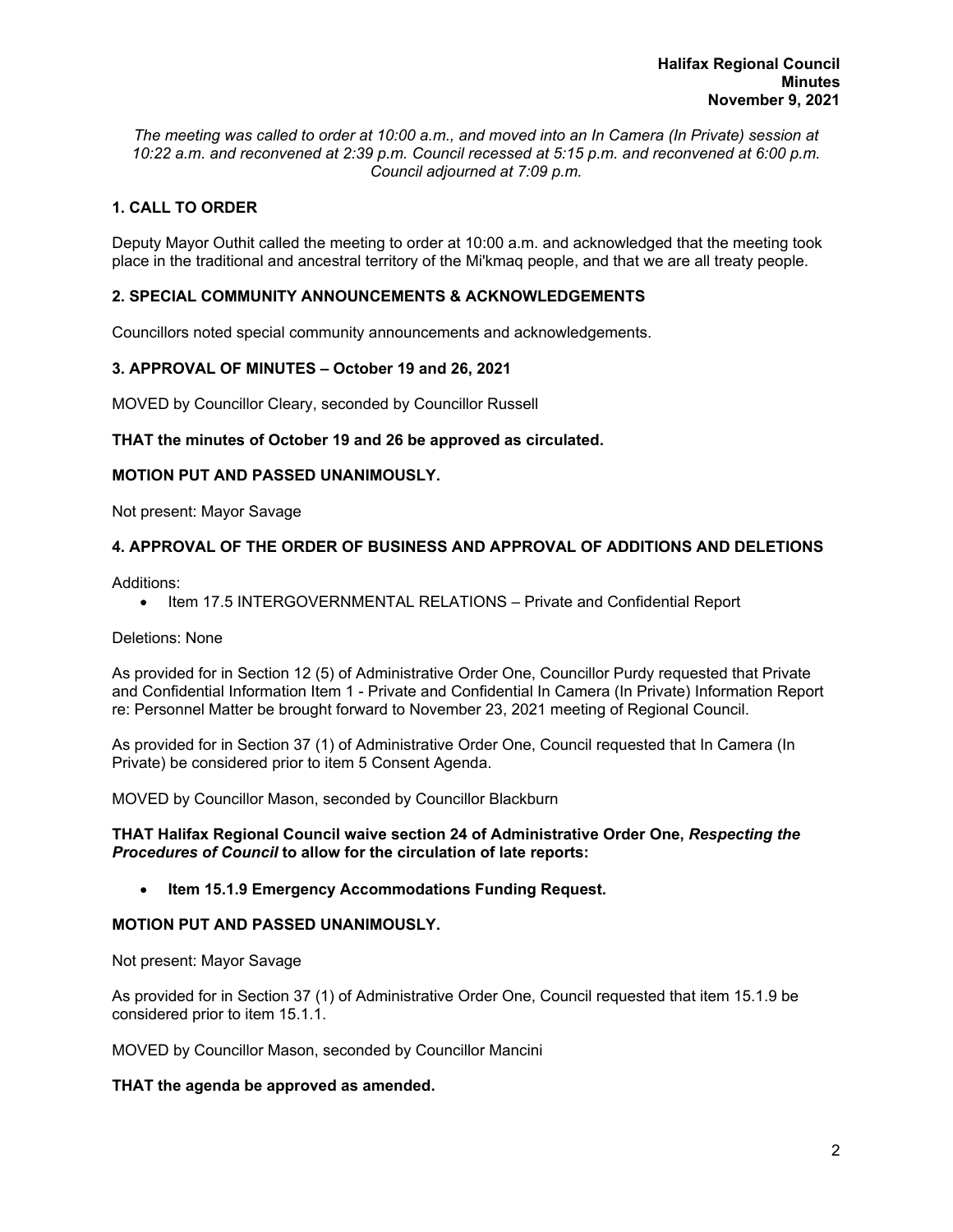# **MOTION PUT AND PASSED UNANIMOUSLY.**

Not present: Mayor Savage

MOVED by Councillor Mancini, seconded by Councillor Russell

# **To convene into In Camera (In Private).**

# **MOTION PUT AND PASSED UNANIMOUSLY.**

Not present: Mayor Savage

Later in the meeting, it was MOVED by Councillor Mason, seconded by Councillor Mancini

# **THAT the following items be deferred to the November 23, 2021 meeting of Regional Council:**

 **Item 15.1.7 Options for Increased Municipal Support and Partnerships for Provincial Housing Program Delivery.** 

# **MOTION PUT AND PASSED UNANIMOUSLY.**

Not present: Mayor Savage

# **5. CONSENT AGENDA**

As provided for in section 41 (3) of Administrative Order One:

• Item 15.1.5 was removed from the consent agenda at the request of Councillor Cuttell

MOVED by Councillor Mason, seconded by Councillor Cleary

**THAT Halifax Regional Council approve recommendations in the following items: 15.1.1, 15.2.1, 15.2.2. 15.3.1, 15.3.2 and 15.4.1.** 

### **MOTION PUT AND PASSED UNANIMOUSLY.**

Not present: Mayor Savage, Councillors Stoddard, Blackburn

**6. BUSINESS ARISING OUT OF THE MINUTES – NONE 7. CALL FOR DECLARATION OF CONFLICT OF INTERESTS – NONE 8. MOTIONS OF RECONSIDERATION – NONE 9. MOTIONS OF RESCISSION – NONE 10. CONSIDERATION OF DEFERRED BUSINESS – NONE 11. NOTICES OF TABLED MATTERS – NONE** 

#### **12. PUBLIC HEARINGS – 6:00 p.m.**

# **12.1 Proposed Administrative Order 2021-003-OP, Respecting Amendments to Municipal Design Guidelines - Municipal Design Guidelines (Red Book) Update**

The following was before Council:

- Staff recommendation report dated June 16, 2021
- Extracts from the special Regional Council May 18, 2021, June 29, 2021 and September 14, 2021 Minutes, special Committee of the Whole September 14, 2021 Draft Minutes
- Correspondence from Stephen Adams
- Staff presentation dated November 9, 2021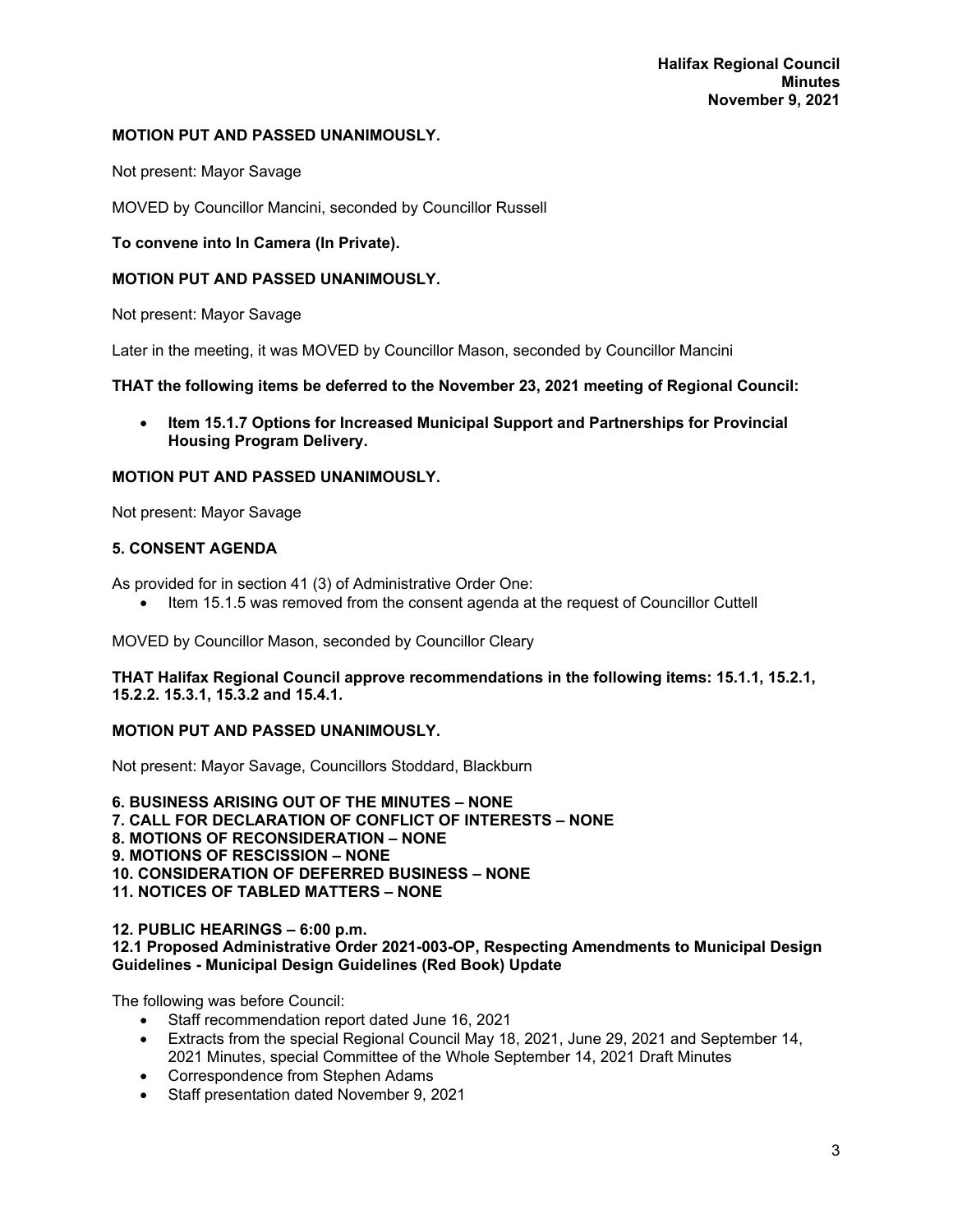Notice of Motion was given on May 18, 2021. First Reading was given on September 14, 2021.

Shannon O'Connell, Program Engineer, Infrastructure Policy & Standards gave a presentation on the amendments to the Municipal Design Guidelines (Red Book) and responded to questions of clarification from Regional Council.

Taso Koutroulakis, Manager, Traffic Management and Mike Connors, Manager, Strategic Transportation Planning responded to questions of clarification from Regional Council.

The hearing opened at 6:34 p.m.

Deputy Mayor Outhit advised there was no applicant for this case.

Deputy Mayor Outhit reviewed the rules of procedure for public hearings and called for anyone wishing to speak on the matter.

**Bill Campbell, Walk 'n Roll Halifax** spoke to the proposed amendments. They spoke to the proposed amendments being a cultural change which is welcomed. There was a request to have a standard detail drawing for the location of accessible pedestrian signals. Also, a checklist from the Integrated Mobility Plan was reviewed. They recommended Regional Council review each plan at the functional, preliminary and detailed design stage.

**Stephen Adams, Urban Development Institute of Nova Scotia** spoke to the proposed amendments. Their presentation focussed on three parts

- 1. Trees
	- Should be planted between sidewalk and curb after construction potentially as part of the occupancy permit approval stage.
- 2. Approval Process
	- Quicker timeframe for approval for final subdivision
- 3. Trusted Partner Status/ Preferred Customer status
	- Different pathway for approval if developer can establish a pattern of meeting/exceeding standards then approval is fast tracked. Should the developer not meet the standards there would be a penalty clause.

Deputy Mayor Outhit called three times for any other members of the public wishing to speak on the matter, there were none present.

MOVED by Councillor Russell, seconded by Councillor Mason

#### **THAT the hearing be closed.**

#### **MOTION PUT AND PASSED UNANIMOUSLY.**

Not present: Mayor Savage

The hearing closed at 6:47 p.m.

Peter Duncan, Director, Infrastructure Planning, and Shannon O'Connell, Program Engineer, Infrastructure Policy & Standards responded to questions raised by the public.

MOVED by Councillor Cleary, seconded by Councillor Mason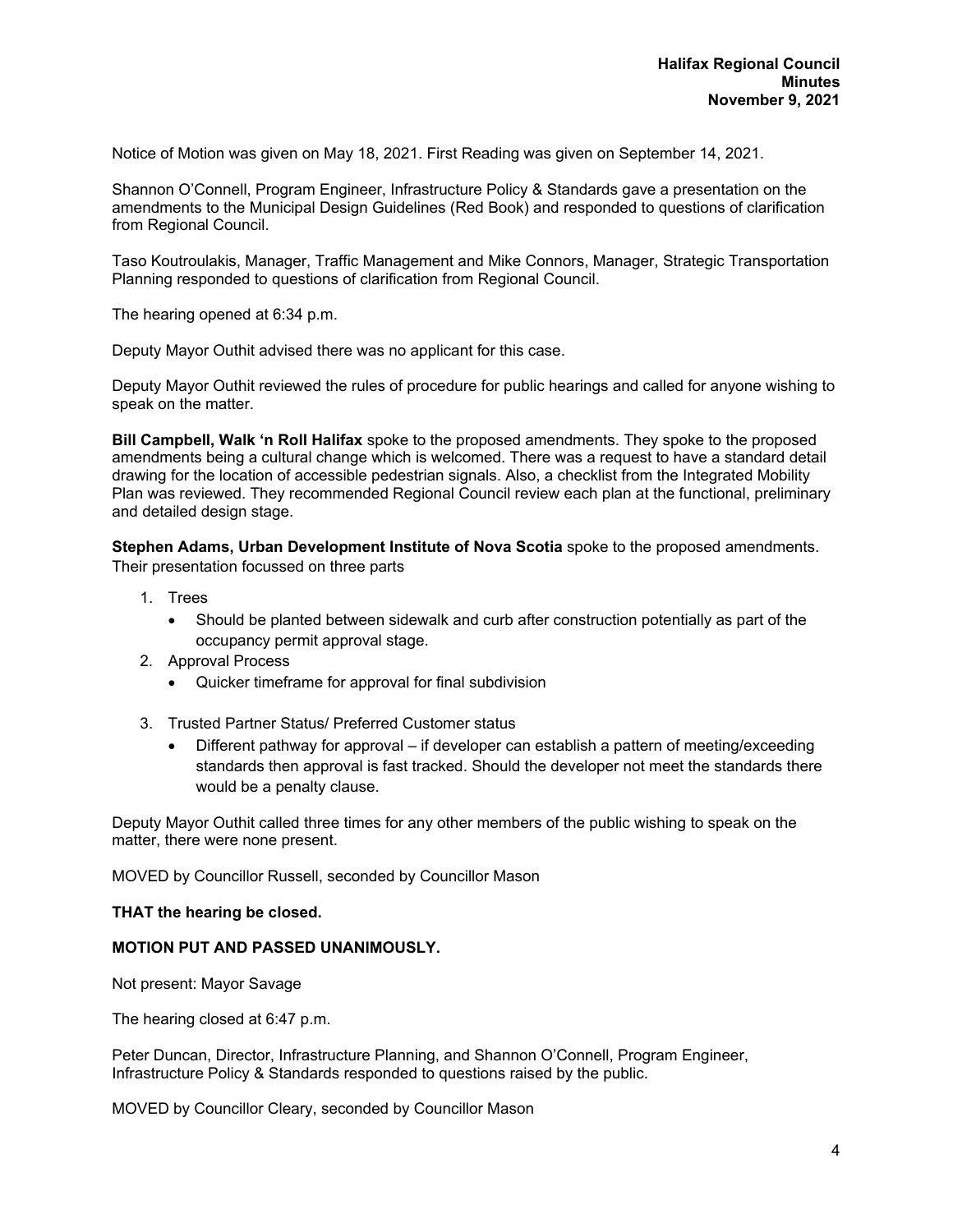**THAT Halifax Regional Council:** 

- **1. Adopt the proposed amendments to the Regional Subdivision By-law, including repealing and replacing the Municipal Design Guidelines, as set out in Attachment B of the staff report dated June 16, 2021; and**
- **2. Adopt Administrative Order 2021-003-OP, Respecting Municipal Design Guidelines as set out in Attachment C of the staff report dated June 16, 2021.**

#### **MOTION PUT AND PASSED UNANIMOUSLY.**

Not present: Mayor Savage

# **13. CORRESPONDENCE, PETITIONS & DELEGATIONS**

**13.1 Correspondence** 

Correspondence was received and circulated for items: 12.1, 15.1.3, 15.5.1, 15.5.2.

For a detailed list of correspondence received refer to the specific agenda item.

**13.2 Petitions – None 13.3 Presentation – None** 

# **14. INFORMATION ITEMS BROUGHT FORWARD – NONE**

#### **15. REPORTS 15.1 CHIEF ADMINISTRATIVE OFFICER 15.1.1 Increase to Contract, PO#2070861114 Concrete, Demolition and Tile Work for Centennial Pool Repairs**

The following was before Council:

- Staff recommendation report dated October 10, 2021
- Extract of Regional Council October 26, 2021 Draft Minutes

Notice of Motion was given on October 26, 2021.

The following motion was approved as part of the Consent Agenda:

MOVED by Councillor Mason, seconded by Councillor Cleary

**THAT Halifax Regional Council Halifax Regional Council approve an increase to PO#2070861114 for Coastal Restoration Ltd. In the amount on \$100,475 (HST fully refunded) from Project Account CB200001 – Multi-District Facilities Upgrade as outlined in the Financial Implications section of the staff report dated October 10, 2021.** 

# **MOTION PUT AND PASSED UNANIMOUSLY.**

Not present: Mayor Savage, Councillors Stoddard and Blackburn

#### **15.1.2 Proposed Amendments to Administrative Order 2016-001-GOV, Respecting the Advisory Committee on the Western Common – Membership**

The following was before Council:

Staff recommendation report dated October 26, 2021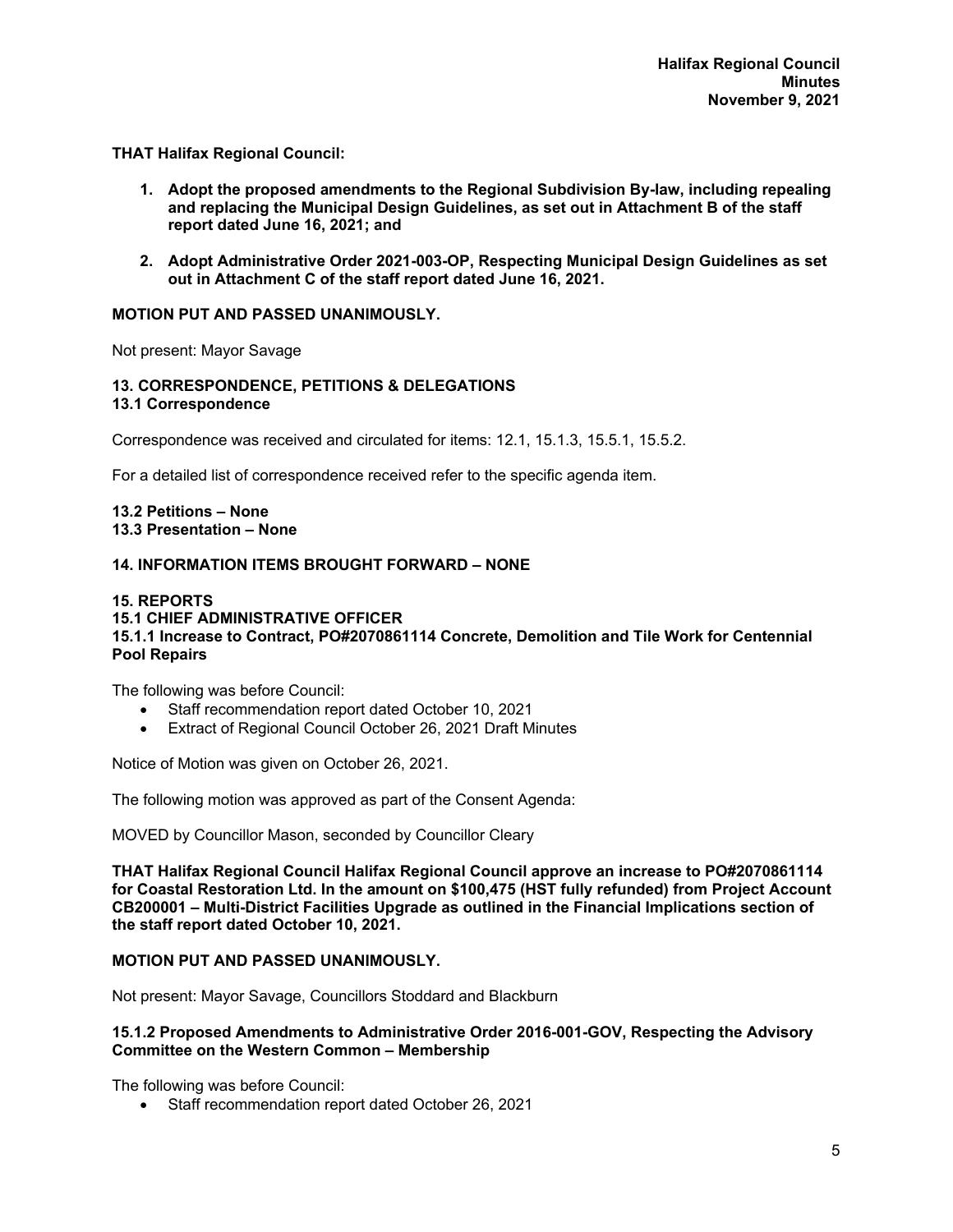MOVED by Councillor Cuttell, seconded by Councillor Austin

#### **THAT Halifax Regional Council adopt the amendments to Administrative Order 2016-001-GOV, Respecting the Advisory Committee on the Western Common as set out in Attachment 1 of the staff report dated October 26, 2021.**

John Traves, Municipal Solicitor responded to questions of clarification from Regional Council.

### **MOTION PUT AND PASSED UNANIMOUSLY.**

Not present: Mayor Savage

## **15.1.3 Otter Lake Contract Amendment (Front End Processor / Waste Stabilization Facility)**

The following was before Council:

- Staff recommendation report dated November 1, 2021
- Correspondence from Rob Ray, John Cascadden

MOVED by Councillor Lovelace, seconded by Councillor Hendsbee

**THAT Halifax Regional Council direct the Chief Administrative Officer to execute the Supplementary Agreement set out in Attachment A of the staff report dated November 1, 2021 to extend certain contract timelines in the Operating Agreement with Mirror Nova Scotia Limited.** 

Andrew Philopoulos, Manager, Solid Waste Resources responded to questions of clarification from Regional Council.

#### **MOTION PUT AND PASSED**. (15 in favour, 1 against)

In favour: Deputy Mayor Outhit, Councillors Deagle Gammon, Hendsbee, Kent, Purdy, Austin, Mancini, Mason, Smith, Cleary, Morse, Cuttell, Lovelace, Blackburn, Russell

Against: Councillor Stoddard

Not present: Mayor Savage

#### **15.1.4 Case 23836 – Amendments to the Regional Municipal Planning Strategy to Establish Commercial Development Districts**

The following was before Council:

Staff recommendation report dated September 20, 2021

MOVED by Councillor Mason, seconded by Councillor Cleary

**THAT Halifax Regional Council give First Reading to consider the proposed amendments to the Regional Municipal Planning Strategy as set out in Attachment A of the staff report dated September 20, 2021, to enable a Commercial Development District to be established for all areas serviced by wastewater facilities and a water system, and schedule a public hearing.** 

Shilo Gempton, Planner III responded to questions of clarification from Regional Council.

# **MOTION PUT AND PASSED UNANIMOUSLY.**

Not present: Mayor Savage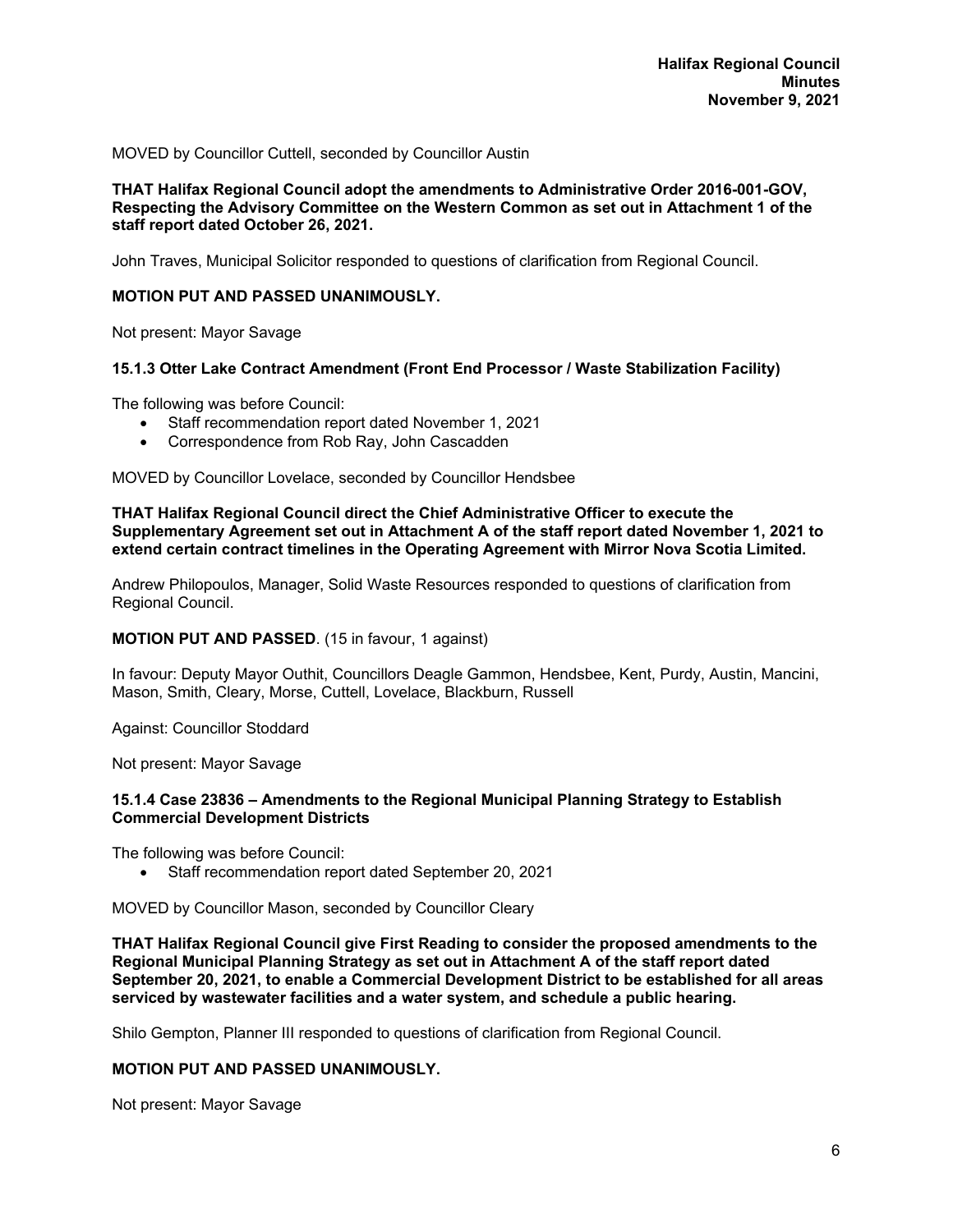# **15.1.5 Regional Parks for Winter Maintenance – Supplementary Report**

The following was before Council:

Staff recommendation report dated October 20, 2021

MOVED by Councillor Cuttell, seconded by Councillor Austin

**THAT Halifax Regional Council direct the Chief Administrative Officer to:** 

- **1. Add Dartmouth Common (East/West pathways) to winter pathway list for winter clearing.**
- **2. Not add McIntosh Run Regional Park to winter pathway list for winter clearing; and,**
- **3. Reclassify parks that were designated incorrectly as per Table 2 Parks with New Designations and Winter Maintenance Status of the staff report dated October 20, 2021.**

Ray Walsh, Manager Parks and Recreation responded to questions of clarification from Regional Council.

#### **MOTION PUT AND PASSED UNANIMOUSLY.**

Not present: Mayor Savage

#### **15.1.6 Proposed Amendments to Administrative Order 2014-020-GOV, Respecting Marketing Levy Special Event Reserve Grants and Administrative Order One, the Procedure of the Council Administrative Order – Election of Chair**

The following was before Council:

Staff recommendation report dated October 13, 2021

MOVED by Councillor Mancini, seconded by Councillor Russell

#### **THAT Halifax Regional Council adopt amendments to:**

- **1. Administrative Order 2014-020-GOV, Respecting Marketing Levy Special Event Reserve Grants, as set out in Attachment 2 of the staff report dated October 13, 2021; and**
- **2. Administrative Order One, The Procedures of the Council Administrative Order, Schedule 2, Audit and Finance Standing Committee Terms of Reference, as set out in Attachment 4 of the staff report dated October 13, 2021.**

#### **MOTION PUT AND PASSED UNANIMOUSLY.**

Not present: Mayor Savage, Councillor Mason

#### **15.1.7 Options for Increased Municipal Support and Partnerships for Provincial Housing Program Delivery**

The following was before Council:

- Staff recommendation report dated November 1, 2021
- Staff presentation dated November 9, 2021

This item was deferred, refer to the Approval of the Order of Business and Approval of Additions and Deletions.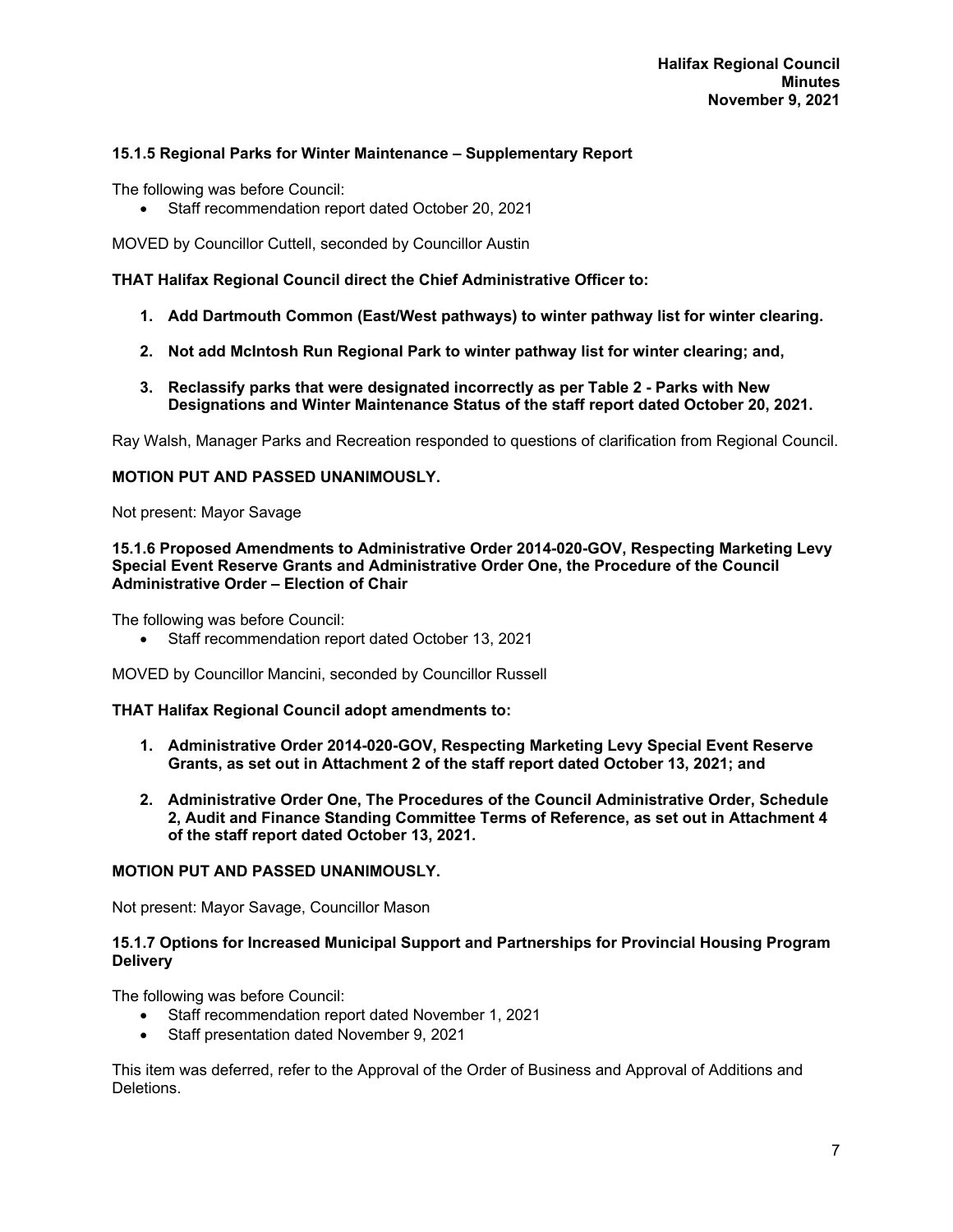### **15.1.8 Case 23856 – Regional Municipal Planning Strategy and Land Use By-law Amendments for Property Along Highway 207, West Chezzetcook**

The following was before Council:

Staff recommendation report dated October 25, 2021

MOVED by Councillor Hendsbee, seconded by Councillor Kent

**THAT Halifax Regional Council give First Reading to consider the proposed amendments to the Regional Municipal Planning Strategy (RMPS) and Land Use By-law (LUB) for Planning Districts 8 and 9, as set out in Attachments A and B of the staff report dated October 25, 2021, to allow the development of a shared housing use and multiple unit residential building that exceeds current density requirements for PID 40302507 along Highway 207 in West Chezzetcook, and schedule a public hearing.** 

#### **MOTION PUT AND PASSED UNANIMOUSLY.**

Not present: Mayor Savage

# **15.1.9 Emergency Accommodations Funding Request**

The following was before Council:

A staff recommendation report dated November 3, 2021

MOVED by Councillor Mason, seconded by Councillor Blackburn

**THAT Halifax Regional Council direct that the Chief Administrative Officer be authorized to spend up to \$3.2 million from Fiscal Services to purchase, install and maintain modular units at two sites and to address suitable temporary housing to address needs of unhoused residents. Regular updates to Regional Council will occur monthly until the end of the fiscal year and then quarterly at minimum.** 

Jacques Dubé, Chief Administrative Officer provided an overview of the subject matter. Dubé and Erica Fleck, Assistant Chief of Emergency Management responded to questions of clarification from Regional Council.

# **MOTION PUT AND PASSED UNANIMOUSLY.**

Not present: Mayor Savage

#### **15.2 AUDIT AND FINANCE STANDING COMMITTEE 15.2.1 Award - NRFP (Non-Binding Request for Proposal) 21-164 - Halifax Commons Aquatic Project**

The following was before Council:

 Audit and Finance Standing Committee report dated October 28, 2021 with attached staff recommendation report dated October 1, 2021

The following motion was approved as part of the Consent Agenda:

MOVED by Councillor Mason, seconded by Councillor Cleary

#### **THAT Halifax Regional Council:**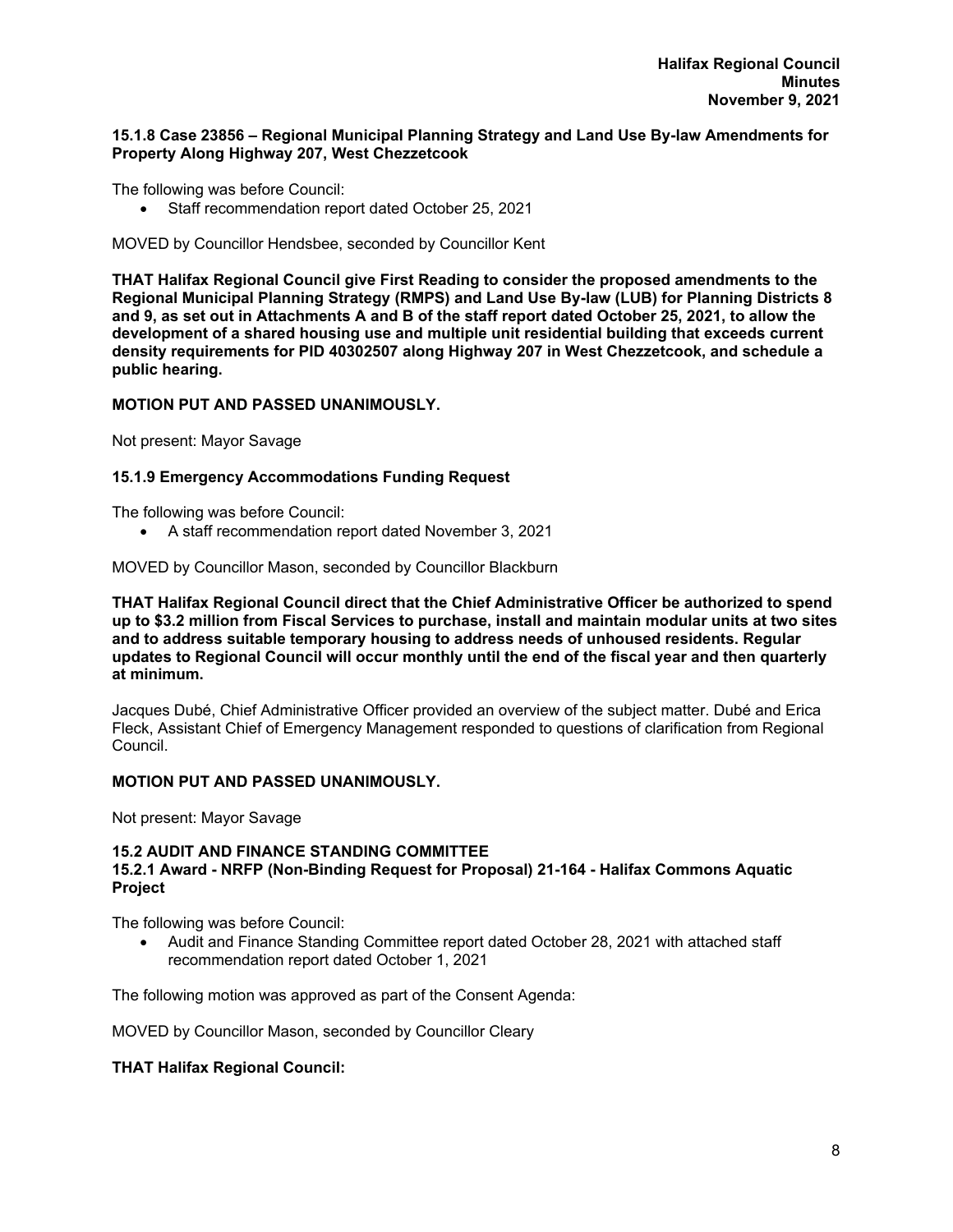- **1. Approve an unbudgeted withdrawal in the amount of \$1,538,135 (net HST included), from the General Contingency Reserve, Q421; and**
- **2. Increase 2021/22 Capital Project Number CB210020 Halifax Common Pool Reconstruction by \$1,538,135 (net HST Included); and**
- **3. Award NRFP 21-164 Halifax Commons Aquatic Project, to the highest scoring proponent meeting specifications, Marco Construction Limited, at a cost of \$18,134,293 (net HST included) with funding from Project Account No. CB210020 – Halifax Common Pool Reconstruction and Project Account No. CB190008 – Energy Efficiency Initiatives, as outlined in the Financial section of the October 1, 2021 staff report.**

# **MOTION PUT AND PASSED UNANIMOUSLY.**

Not present: Mayor Savage, Councillors Stoddard, Blackburn

# **15.2.2 Fire Station and Volunteer Firefighter Paging System Upgrades**

The following was before Council:

 Audit and Finance Standing Committee report dated October 28, 2021 with attached staff recommendation report dated September 1, 2021

The following motion was approved as part of the Consent Agenda:

MOVED by Councillor Mason, seconded by Councillor Cleary

**THAT Halifax Regional Council:** 

- **1. Approve an unbudgeted withdrawal in the amount of \$559,374 from the Fleet Vehicle and Equipment Reserve, Q531 in the current fiscal year;**
- **2. Approve a budget increase of \$559,374 to capital project BT31 HRFE Power and Backhaul Upgrades;**
- **3. Award Alternative Procurement # 21-1168 for the HRFE Pager System upgrade to Bell Mobility Radio for \$559,374 (net HST included) plus operating costs, with the option to extend beyond the initial five (5) year term subject to operational requirements as outlined in the Financial Implications section of the September 1, 2021 staff report subject to terms and conditions that are acceptable to the Municipality.**

#### **MOTION PUT AND PASSED UNANIMOUSLY.**

Not present: Mayor Savage, Councillors Stoddard, Blackburn

#### **15.3 EXECUTIVE STANDING COMMITTEE 15.3.1 Research Nova Scotia Partnership**

The following was before Council:

 Executive Standing Committee report dated November 1, 2021 with attached requested for Council's consideration form submitted by Councillor Mason

The following motion was approved as part of the Consent Agenda:

MOVED by Councillor Mason, seconded by Councillor Cleary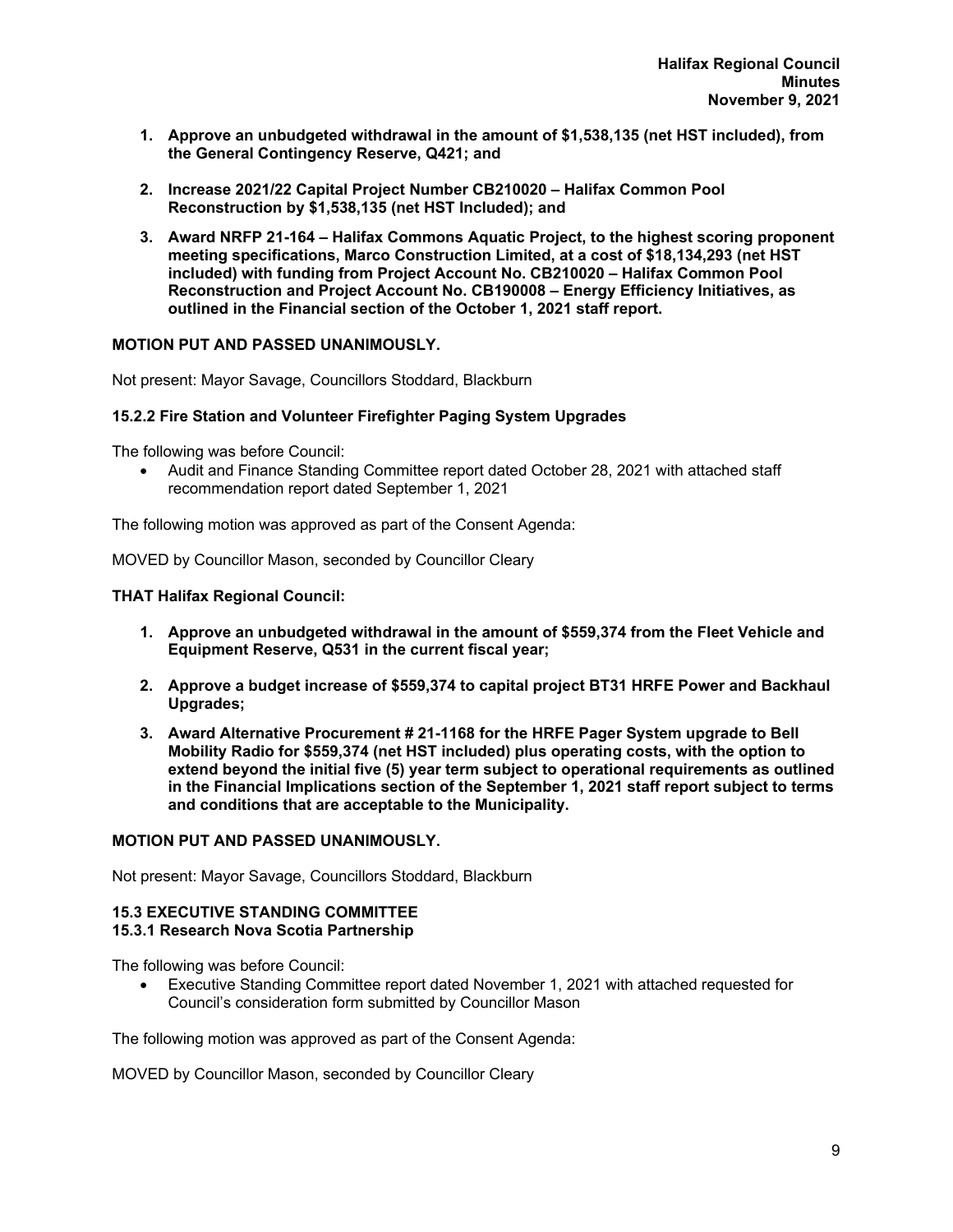**THAT Halifax Regional Council request a staff report identifying opportunities and funding sources for establishing a research partnership with Research Nova Scotia to develop a coordinated research approach to address municipal challenges.** 

# **MOTION PUT AND PASSED UNANIMOUSLY.**

Not present: Mayor Savage, Councillor Stoddard, Blackburn

# **15.3.2 2022 Halifax Regional Council Meeting Schedule**

The following was before Council:

 Executive Standing Committee report dated November 1, 2021 with attached staff recommendation report dated July 21, 2021

The following motion was approved as part of the Consent Agenda:

MOVED by Councillor Mason, seconded by Councillor Cleary

### **THAT Halifax Regional Council approve the proposed 2022 Regional Council meeting schedule as outlined in the staff report dated July 21, 2021 (Attachment A).**

#### **MOTION PUT AND PASSED UNANIMOUSLY.**

Not present: Mayor Savage, Councillors Stoddard, Blackburn

#### **15.4 HERITAGE ADVISORY COMMITTEE**

### **15.4.1 Case H00510 - Request to Include 5663 Cornwallis Street, Halifax in the Registry of Heritage Property for the Halifax Regional Municipality**

The following was before Council:

• Heritage Advisory Committee report dated October 28, 2021 with attached staff recommendation report dated September 24, 2021 and scoring summary or heritage buildings

The following motion was approved as part of the Consent Agenda:

MOVED by Councillor Mason, seconded by Councillor Cleary

**THAT Halifax Regional Council set a date for a heritage hearing to consider the inclusion of 5663 Cornwallis Street, Halifax in the Registry of Heritage Property for the Halifax Regional Municipality as shown on Map 1 of the September 24, 2021 staff report, as a municipal heritage property under the Heritage Property Act.** 

#### **MOTION PUT AND PASSED UNANIMOUSLY.**

Not present: Mayor Savage, Councillors Stoddard, Blackburn

Deputy Mayor Outhit stepped down from the Chair and Councillor Mancini assumed the Chair.

# **15.5 MEMBER OF COUNCIL**

# **15.5.1 Councillor Blackburn – Sandy Lake**

The following was before Council:

Request for Council's consideration form submitted by Councillor Blackburn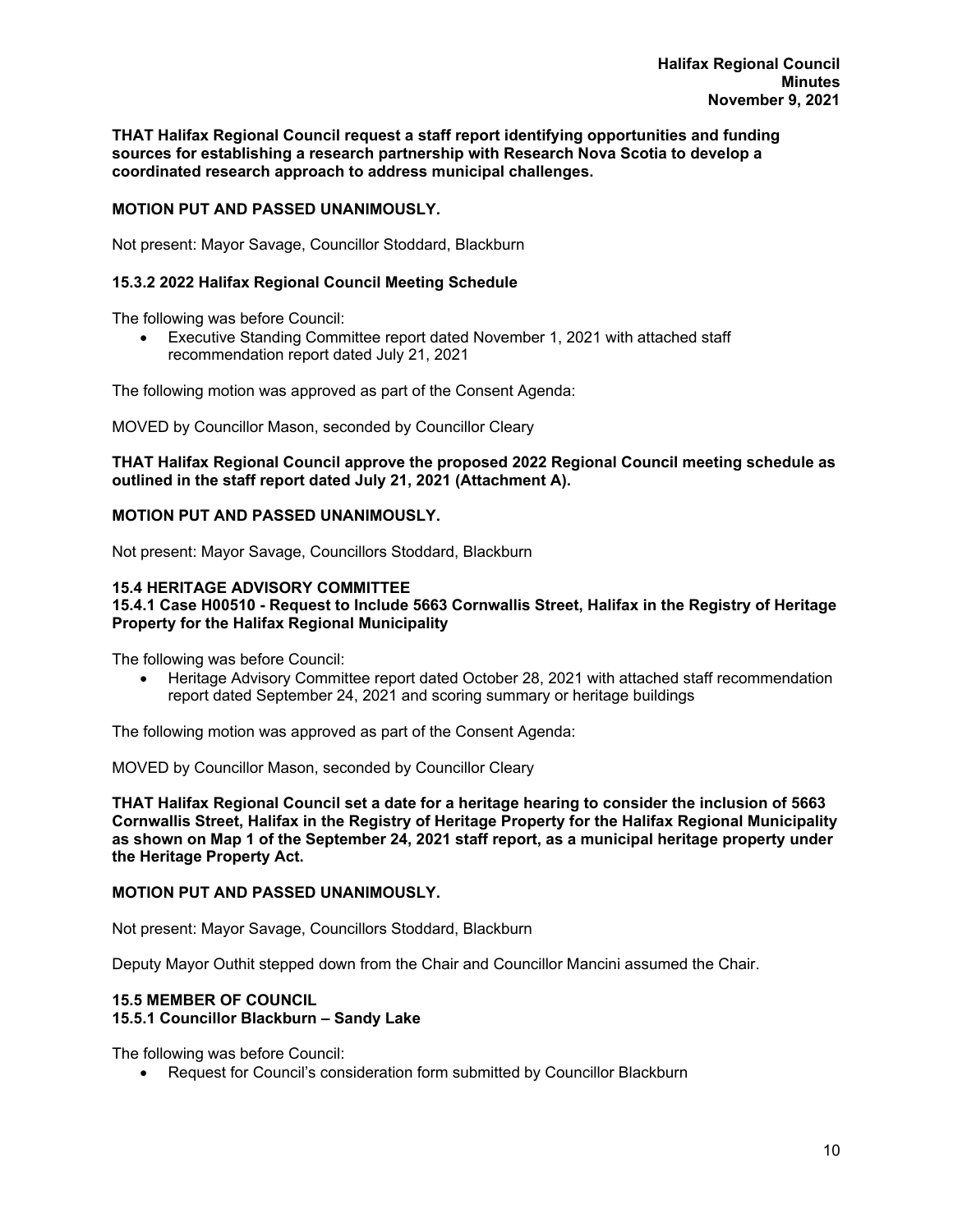Correspondence from Geoff LeBoutillier, Janet Barlow, Richmond Campbell and Susan Sherwin, Karen L. H. Robinson and Walter N. Regan, Paul Berry, Dusan Soudek, Brice Walsh, David G. Patriquin, Greg Taylor, Sybil Nunn, Harry Ward, Joey Yazer

MOVED by Councillor Blackburn, seconded by Deputy Mayor Outhit

# **THAT Halifax Regional Council:**

- **1. Suspend the Rules of Procedure under section 17 of Administrative Order One, the Procedures of the Council Administrative Order; and**
- **2. Direct the Chief Administrative Officer to direct staff to retain an independent consultant to assist with expediting the preparation of a staff report and recommendation for the purpose of identifying an optimal conceptual boundary for an expanded Sandy Lake Regional Park based on environmental information about the area considering:** 
	- **a. The natural vegetation buffers required to protect the water quality and reduce downstream flooding of Sandy Lake, Sackville River, associated tributaries and wetlands.**
	- **b. The size of park needed to protect the multi-aged and old growth Acadian Forest in the area and documenting the habitats at Sandy Lake for their potential to support species at risk.**
	- **c. The locations of wildlife corridors that should be established to protect wildlife both within the park and movement through the area between the Chebucto Peninsula and mainland Nova Scotia.**
	- **d. Identification of a secondary, western trailhead.**

Kelly Denty, Executive Director, Planning and Development Services responded to questions of clarification from Regional Council.

# **MOTION PUT AND PASSED UNANIMOUSLY.**

Not present: Mayor Savage

Deputy Mayor Outhit resumed the Chair

#### **15.5.2 Councillor Blackburn – Cobequid Cultural Centre for the Arts**

The following was before Council:

- Request for Council's consideration form submitted by Councillor Blackburn
- Correspondence from Walter N. Regan

MOVED by Councillor Blackburn, seconded by Councillor Russell

**THAT Halifax Regional Council request a report and recommendation on providing a Letter of Intent to the Cobequid Cultural Society indicating HRM plans to sell the Society a parcel of lands off Margeson Drive for the construction of a Community Arts Centre.** 

#### **MOTION PUT AND PASSED UNANIMOUSLY.**

Not present: Mayor Savage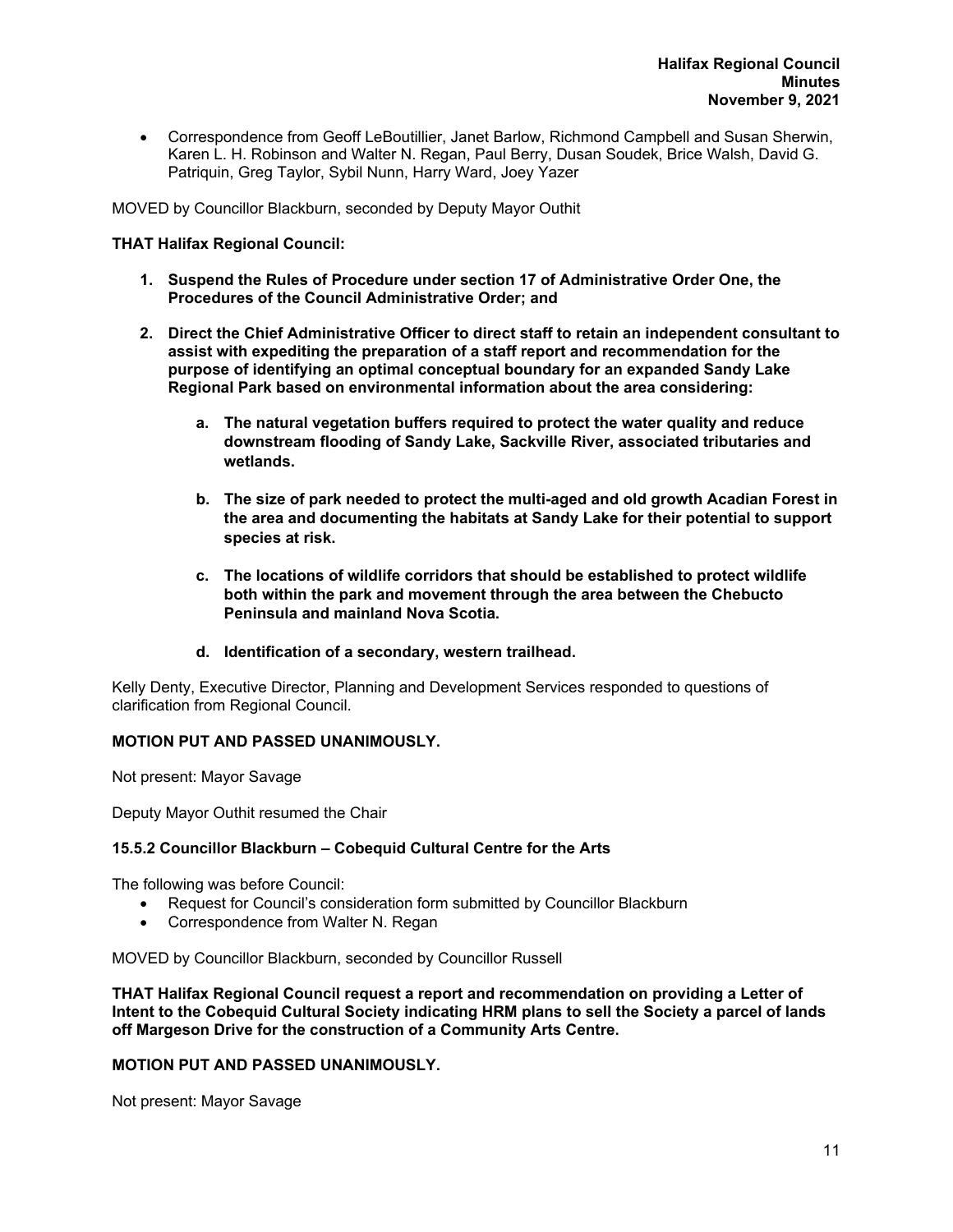# **15.5.3 Councillor Deagle Gammon - Review of Noise By-law N-200**

The following was before Council:

Request for Council's consideration form submitted by Councillor Deagle Gammon

MOVED by Councillor Deagle Gammon, seconded by Councillor Hendsbee

#### **THAT Halifax Regional Council request a staff report on conducting a review of the Noise By-law N-200 to determine a measurable decibel level that is acceptable within a community.**

John Traves, Municipal Solicitor responded to questions of clarification from Regional Council.

# **MOTION PUT AND PASSED UNANIMOUSLY.**

Not present: Mayor Savage

# **16.1 MOTIONS – NONE**

#### **17. IN CAMERA (IN PRIVATE)**

# **17.1 In Camera (In Private) Minutes – September 28, 2021**

This matter was dealt with in public.

MOVED by Councillor Mason, seconded by Councillor Hendsbee

# **THAT the In Camera (In Private) minutes of September 28, 2021 be approved as circulated.**

# **MOTION PUT AND PASSED UNANIMOUSLY.**

Not present: Mayor Savage

#### **17.2 PROPERTY MATTER – Private and Confidential Report**

This matter was dealt with In Camera (In Private) and ratified in public as follows:

MOVED by Councillor Mason, seconded by Councillor Russell

#### **THAT Halifax Regional Council:**

- **1. Adopt the recommendations as outlined in the private and confidential report dated November 9, 2021; and**
- **2. Direct that the private and confidential report dated November 9, 2021 be maintained private and confidential.**

#### **MOTION PUT AND PASSED** (14 in favour, 1 against)

In favour: Deputy Mayor Outhit, Councillors Deagle Gammon, Hendsbee, Kent, Purdy, Austin, Mancini, Mason, Smith, Morse, Cuttell, Stoddard, Lovelace, Russell

Against: Councillor Cleary

Not present: Mayor Savage, Councillor Blackburn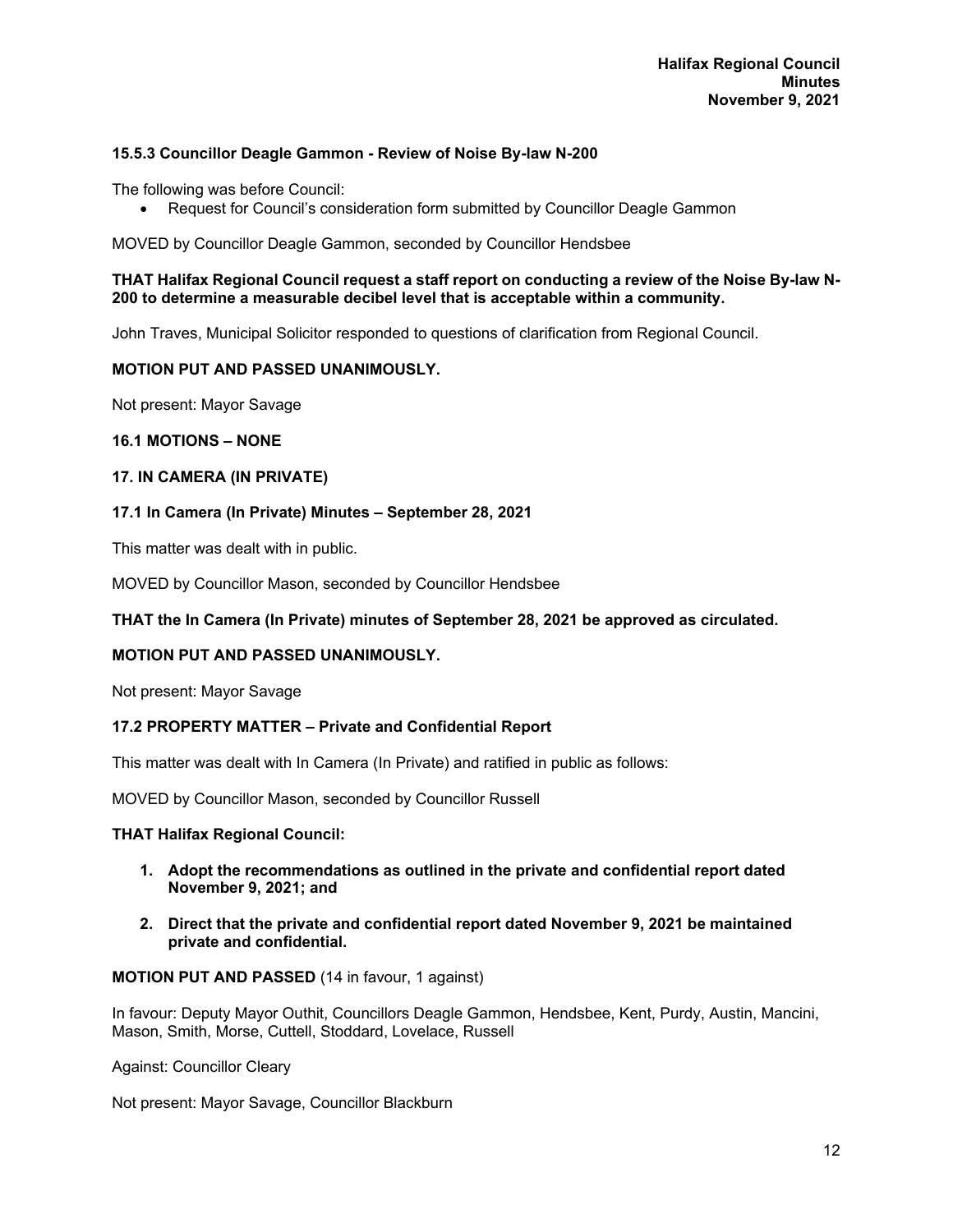# **17.3 LABOUR RELATIONS – Private and Confidential Report**

This matter was dealt with In Camera (In Private) and ratified in public as follows:

MOVED by Councillor Stoddard, seconded by Councillor Cleary

#### **THAT Halifax Regional Council:**

- **1. Adopt the recommendations as outlined in the private and confidential staff report dated July 9, 2021; and**
- **2. Direct that the private and confidential staff report dated July 9, 2021 be maintained private and confidential.**

#### **MOTION PUT AND PASSED** (14 in favour, 1 against)

In favour: Deputy Mayor Outhit, Councillors Deagle Gammon, Hendsbee, Kent, Purdy, Austin, Mancini, Mason, Smith, Cleary, Morse, Cuttell, Stoddard, Lovelace

Against: Councillor Russell

Not present: Mayor Savage, Councillor Blackburn

# **17.4 INTERGOVERNMENTAL RELATIONS – Private and Confidential Report**

This matter was dealt with both In Camera (In Private) and in public as follows:

MOVED by Councillor Austin, seconded by Councillor Mancini

#### **THAT Halifax Regional Council directs the Mayor to formally write the Minister of Municipal Affairs and Housing and the Premier to:**

- **1. Express HRM's objection to the Province's involvement in HRM's planning jurisdiction.**
- **2. State HRM's participation in the new transportation and planning panels is not an endorsement of this involvement.**
- **3. Request the panels meetings be open to the public to attend.**

**It is further recommended that Halifax Regional Council:** 

- **1. Request the Chief Administrative Officer provide a report to Council to outline what options Council might have should the panel meetings not be open to the public; and**
- **2. Release the private and confidential request for Council's consideration form submitted by Councillor Austin to the public.**

As provided for in Section 90 of Administrative Order One, the motion was separated for voting purposes

MOVED by Councillor Austin, seconded by Councillor Mancini

**THAT Halifax Regional Council release the private and confidential request for Council's consideration form submitted by Councillor Austin to the public.**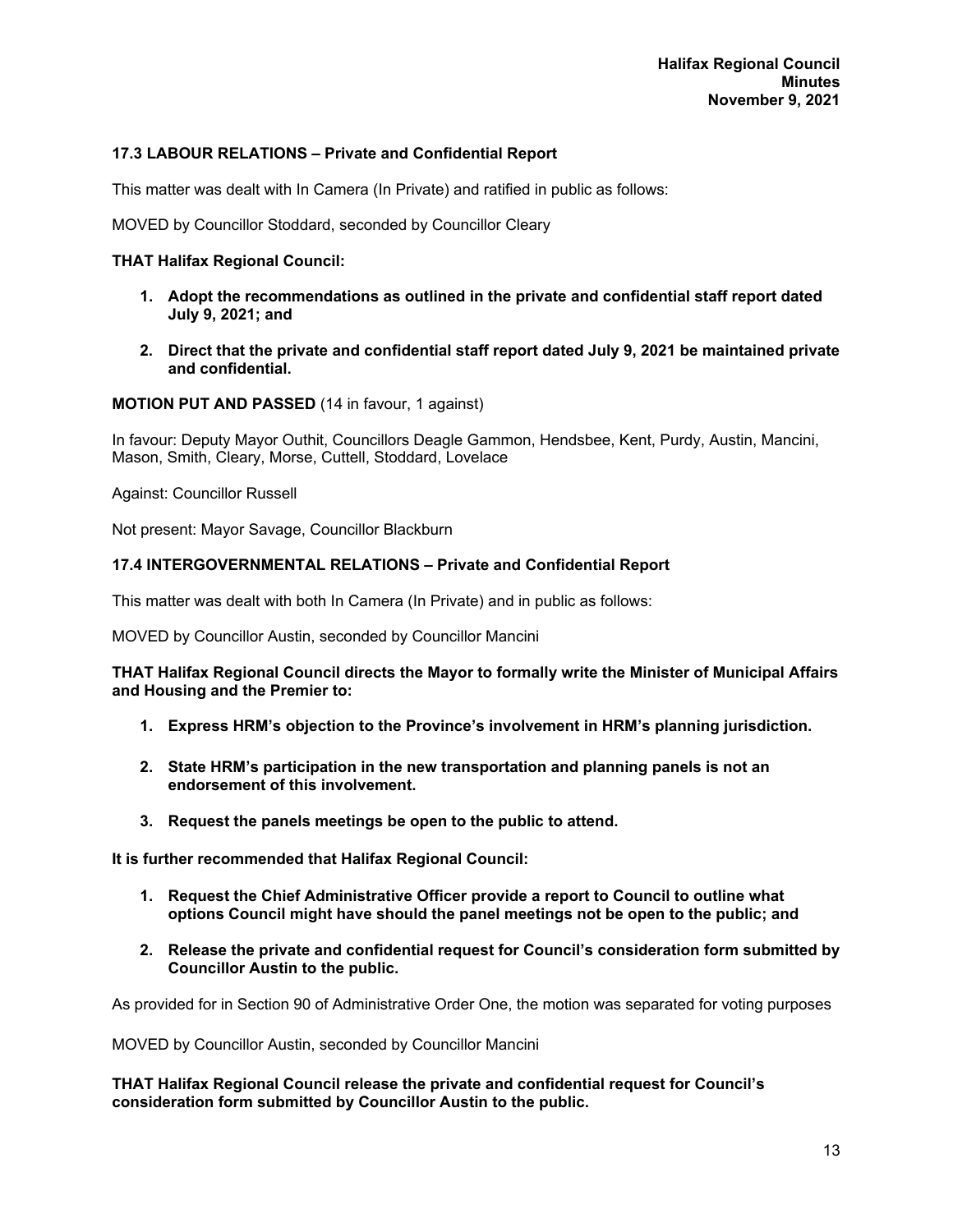### **MOTION PUT AND PASSED UNANIMOUSLY.**

Not present: Mayor Savage

MOVED by Councillor Austin, seconded by Councillor Mancini

#### **THAT Halifax Regional Council express HRM's objection to the Province's involvement in HRM's planning jurisdiction.**

# **MOTION PUT AND PASSED. (**15 in favour, 1 against)

In favour: Deputy Mayor Outhit, Councillors Deagle Gammon, Hendsbee, Kent, Purdy, Austin, Mancini, Mason, Smith, Morse, Cuttell, Stoddard, Lovelace, Blackburn, Russell

Against: Councillor Cleary

Not present: Mayor Savage

MOVED by Councillor Austin, seconded by Councillor Mancini

#### **THAT Halifax Regional Council state HRM's participation in the new transportation and planning panels is not an endorsement of this involvement.**

# **MOTION PUT AND PASSED.** (15 in favour, 1 against)

In favour: Deputy Mayor Outhit, Councillors Deagle Gammon, Kent, Purdy, Austin, Mancini, Mason, Smith, Cleary, Morse, Cuttell, Stoddard, Lovelace, Blackburn, Russell

Against: Councillor Hendsbee

Not present: Mayor Savage

MOVED by Councillor Austin, seconded by Councillor Mancini

#### **THAT Halifax Regional Council:**

- **1. Request the panels meetings be open to the public to attend; and**
- **2. Request the Chief Administrative Officer provide a report to Council to outline what options Council might have should the panel meetings not be open to the public.**

#### **MOTION PUT AND PASSED UNANIMOUSLY.**

Not present: Mayor Savage

#### **17.5 INTERGOVERNMENTAL RELATIONS – Private and Confidential Report**

This matter was dealt with In Camera (In Private) and ratified in public as follows:

MOVED by Councillor Cuttell, seconded by Councillor Hendsbee

#### **THAT Halifax Regional Council:**

**1. Adopt the recommendations as outlined in the private and confidential staff report dated November 5, 2021; and**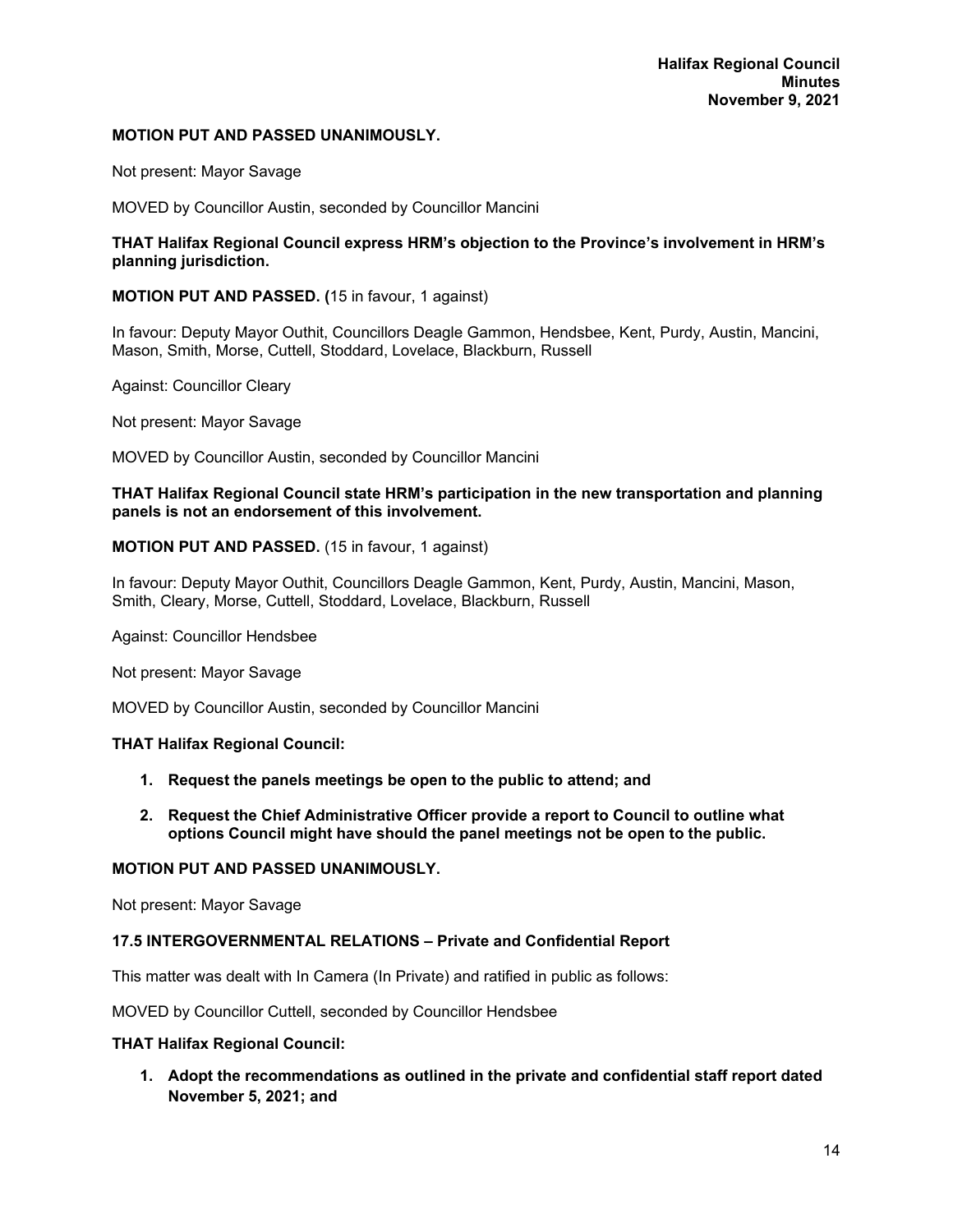**2. Direct that the private and confidential staff report dated November 5, 2021 be maintained private and confidential.** 

# **MOTION PUT AND PASSED UNANIMOUSLY.**

Not present: Mayor Savage

### **Private and Confidential Information Items**

1. Private and Confidential In Camera (In Private) Information Report re: Personnel Matter

# **18. ADDED ITEMS – NONE**

#### **19. NOTICES OF MOTION 19.1 Councillor Hendsbee**

TAKE NOTICE that, at a future meeting of Halifax Regional Council, I intend to move First Reading of proposed By-law H-204, amending By-law H-200, Respecting the Establishment of a Heritage Advisory Committee and a Civic Registry of Heritage Property, the purpose of which is to:

- 1. revise Heritage Impact Statement requirements to improve the protection of registered heritage properties when affected by development; and
- 2. define qualified heritage professionals and require them to be members of the Canadian Association of Heritage Professionals (CAHP).

# **19.2 Councillor Cleary**

TAKE NOTICE that, at a future meeting of Halifax Regional Council, I intend to move that Council consider adopting, by policy, a Public Participation Program, the purpose of which is to establish a program to consider amendments to the Regional Centre Secondary Municipal Planning Strategy and other applicable planning documents for the West End Mall Future Growth Node.

#### **19.3 Councillor Cuttell**

TAKE NOTICE that, a future meeting of Halifax Regional Council, I intend to introduce a motion to request that Halifax Regional Council direct the CAO to provide a staff report examining the potential for including PID 00307462 also known as Kidston Lake Park in the registry of heritage properties for Halifax Regional Municipality. The report should be referred to the Heritage Advisory Committee for evaluation.

#### **19.4 Councillor Mancini**

TAKE NOTICE that, at a future meeting of Halifax Regional Council, I intend to propose adopting Administrative Order 2021-002-OP, Respecting Net-Zero Construction of New Municipal Facilities within the Halifax Regional Municipality, the purpose of which is to consider the energy consumption of all new municipal facilities.

### **19.5 Councillor Mason**

TAKE NOTICE that, at a future meeting of the Halifax Regional Council, I intend to move First Reading of proposed By-law U-110, amending By-law U-100, *Respecting User Charges*, the purpose of which is to enable: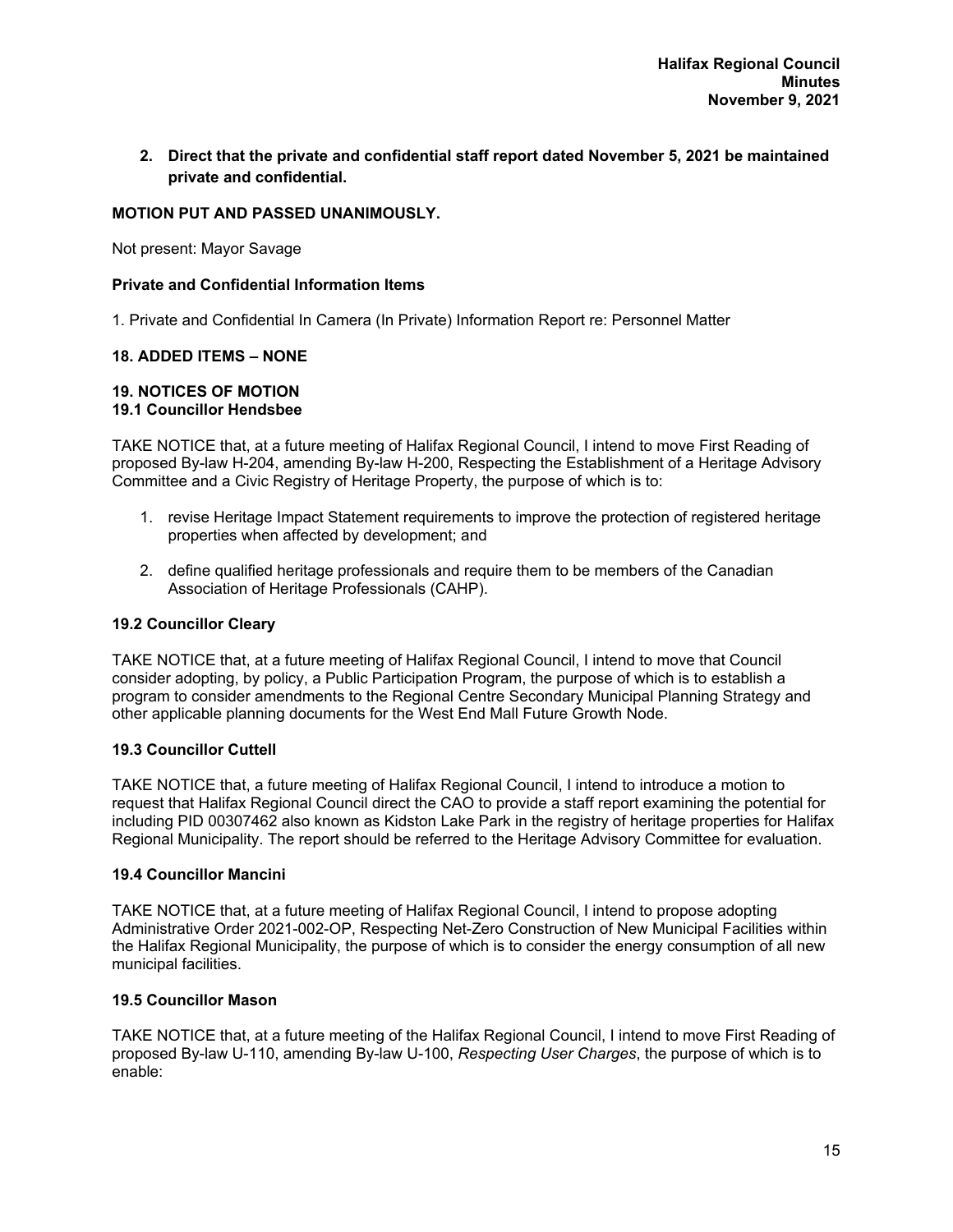- 1. the establishment of a permanent user charge for registered charities and non-profit organizations purchasing at the discounted rate; and
- 2. the waiver of transit fares for ticket holders of events where the Municipality and the event organizer have an agreement whereby the event organizer agrees to pay the Municipality no less than \$1.00 for every ticket sold to the event.

# **19.6 Councillor Mason**

TAKE NOTICE that, at a future meeting of Halifax Regional Council, I intend to move that Halifax Regional Council request a staff report on the adoption of a general application by-law to limit the hours of operation for commercial businesses situated within the Regional Centre's Established Residential District.

# **19.7 Councillor Mason**

TAKE NOTICE that, at a future meeting of Halifax Regional Council, I intend to move that Halifax Regional Council request a staff report regarding the options for removal or replacement of the definition of "adult bookstore" from the Downtown LUB, pending the incorporation of the Heritage Conservation District bylaws into the Regional Centre LUB.

# **19.8 Councillor Russell**

TAKE NOTICE that, at a future meeting of Halifax Regional Council, I propose to move amendments to the Terms of Reference for the Regional Watersheds Advisory Board, the purpose of which is to designate the Environment and Sustainability Standing Committee as the nominating body and Regional Council as the appointing body for public appointments, and other housekeeping amendments.

#### **19.9 Councillor Russell**

TAKE NOTICE that, at a future meeting of Halifax Regional Council, I intend to move that Council consider adopting, by policy, a Public Participation Program, the purpose of which is to establish a program to consider amendments to the Bedford Municipal Planning Strategy (MPS) and Bedford Land Use By-law (LUB) to redesignate 110 Waterfront Drive, Bedford, from Waterfront Comprehensive Development District to Residential, and rezone it from Waterfront Comprehensive Development District to Residential Single Unit.

#### **19.10 Councillor Russell**

TAKE NOTICE that, at the next regular Regional Council meeting I intend to request a staff report to

- 1. Define service standards and maintenance guidelines for grass cutting and tree trimming for all HRM assets, including parks, playgrounds, roadsides and sidewalks, facilities, and HRM right of way areas, and;
- 2. Have these service standards and maintenance guidelines published and accessible on the HRM website. This should be in a format similar to the snow clearing standards that we already have.

# **19.11 Councillor Deagle Gammon**

TAKE NOTICE that, at a future meeting of Halifax Regional Council, I intend to move that Council consider adopting, by policy, a Public Participation Program, the purpose of which is to establish a program to consider amendments to the: